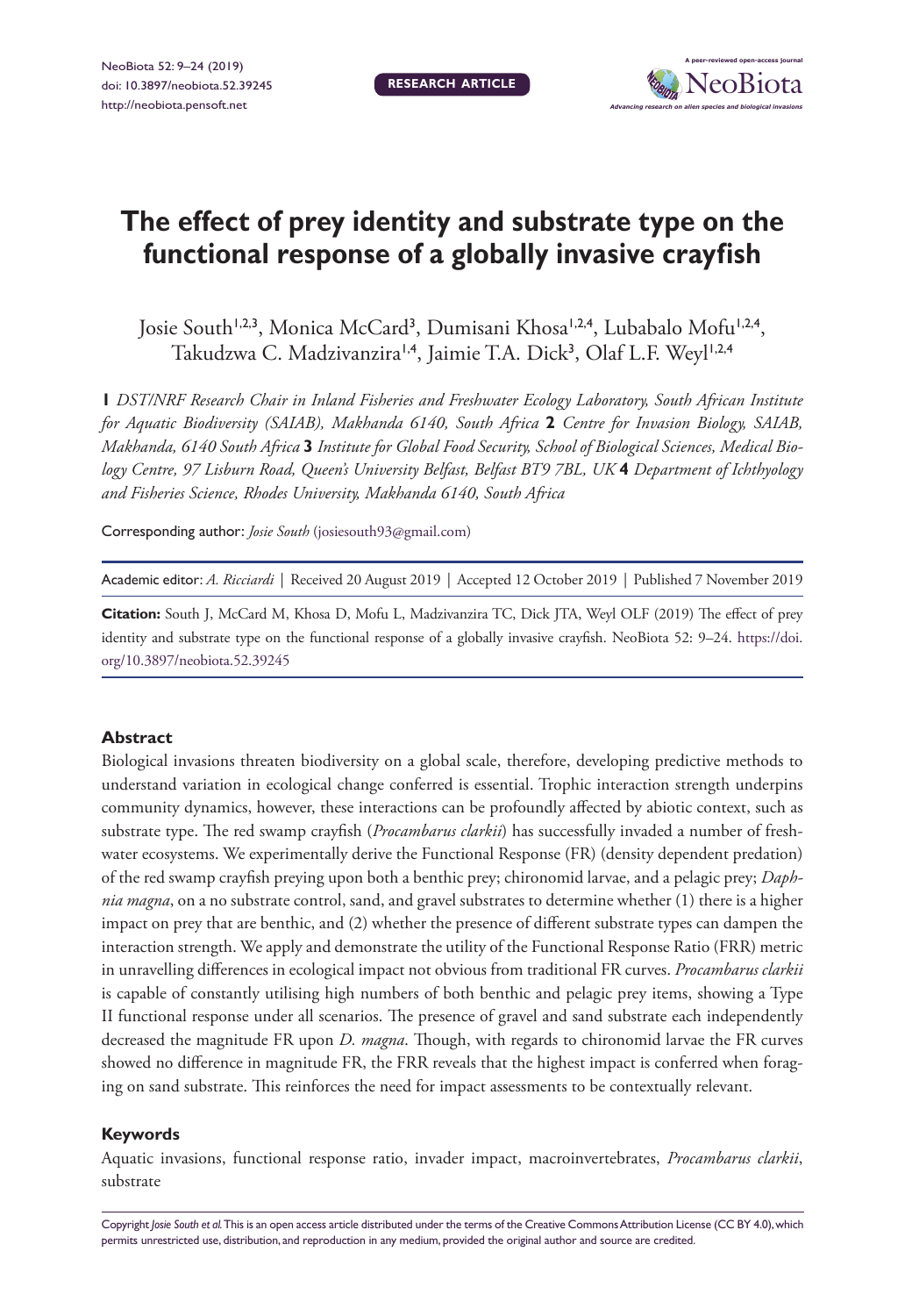# **Introduction**

Aquatic biological invasions are increasing at an alarming rate driven by increased connectivity due to new trade routes and ongoing climatic change (Davis and Darling 2017; Carlton and Fowler 2018; Seebens et al. 2017; Meyerson et al. 2019). Such invasions can result in substantial loss of biodiversity and homogenisation of communities (Bellard et al. 2016; Courchamp et al. 2017), which is often quantified and defined as "ecological impact" (Ricciardi et al. 2013; Blackburn et al. 2014; Dick et al. 2017a, b). The Aichi Biodiversity Targets (SCBD 2010) emphasise the importance of developing affirmative action to reduce biodiversity loss in order to increase resilience of ecosystem service production by reducing threats. Therefore, predicting and assessing the possible damage caused by invasive species is imperative to conserving biodiversity and valuable services derived from freshwater systems (Dickey et al. 2018; Cuthbert et al. 2019). Risk assessment and impact evaluation previously relied heavily upon invasion history (Ricciardi and Cohen 2007), which is of course of no use for emerging and new invasions. Recently, there has thus been an emphasis on quantifying and predicting invader impact before invasion occurs or in the initial stages of an emerging invasion (Dick et al. 2014, 2017a, b; Dickey et al. 2018). By determining impact under different environmental contexts, both mechanistically and phenomenologically, it is possible to identify the drivers of ecological impact exerted by a particular species on resources and incorporate preventative or mitigation measures into management policies (Wasserman et al. 2016; South et al. 2017; Dick et al. 2017a, b).

Invasive species are often characterised by their efficiency of resource consumption, whereby they generally show a higher *per capita* effect towards a focal resource in comparison to a native analogue (Dick et al. 2014, 2017a, b; Laverty et al. 2017). Comparative functional response analysis has thus been successfully employed to infer ecological impact upon resource populations across taxonomic and trophic groups (Alexander et al. 2014; Dick et al. 2017a, b; Kemp and Aldridge 2018). The functional response (FR) describes resource utilisation with respect to resource density, whereupon three categorical FR Types may be classified (Solomon 1949; Holling 1959). Type I FR, referring to a linear response is predominantly found in filter feeders as they are not limited by handling times (MacNeil et al. 1997; Jeschke et al. 2004). Type II FR describes high resource consumption at low resource density, and magnitude of the curve asymptote has been positively correlated with invader impact (Alexander et al. 2014; Dick et al. 2017b). Type III FR is a sigmoidal response that results in low consumption at low prey densities and which provides a low density refugia to prey species, and this FR type is often related to environmental stressors, aswell as prey switching or learning (Holling 1959; Murdoch 1969; South et al. 2018). Upon determining FR type, it is possible to estimate parameter values for attack rate (*a*), handling time (*h*) and maximum feeding estimates (1/*h*). Consequently, this approach has been adopted as a standardised method to quantify and compare predator (and other consumer) impact upon recipient prey (and other resource) species (Dick et al. 2017a). Further,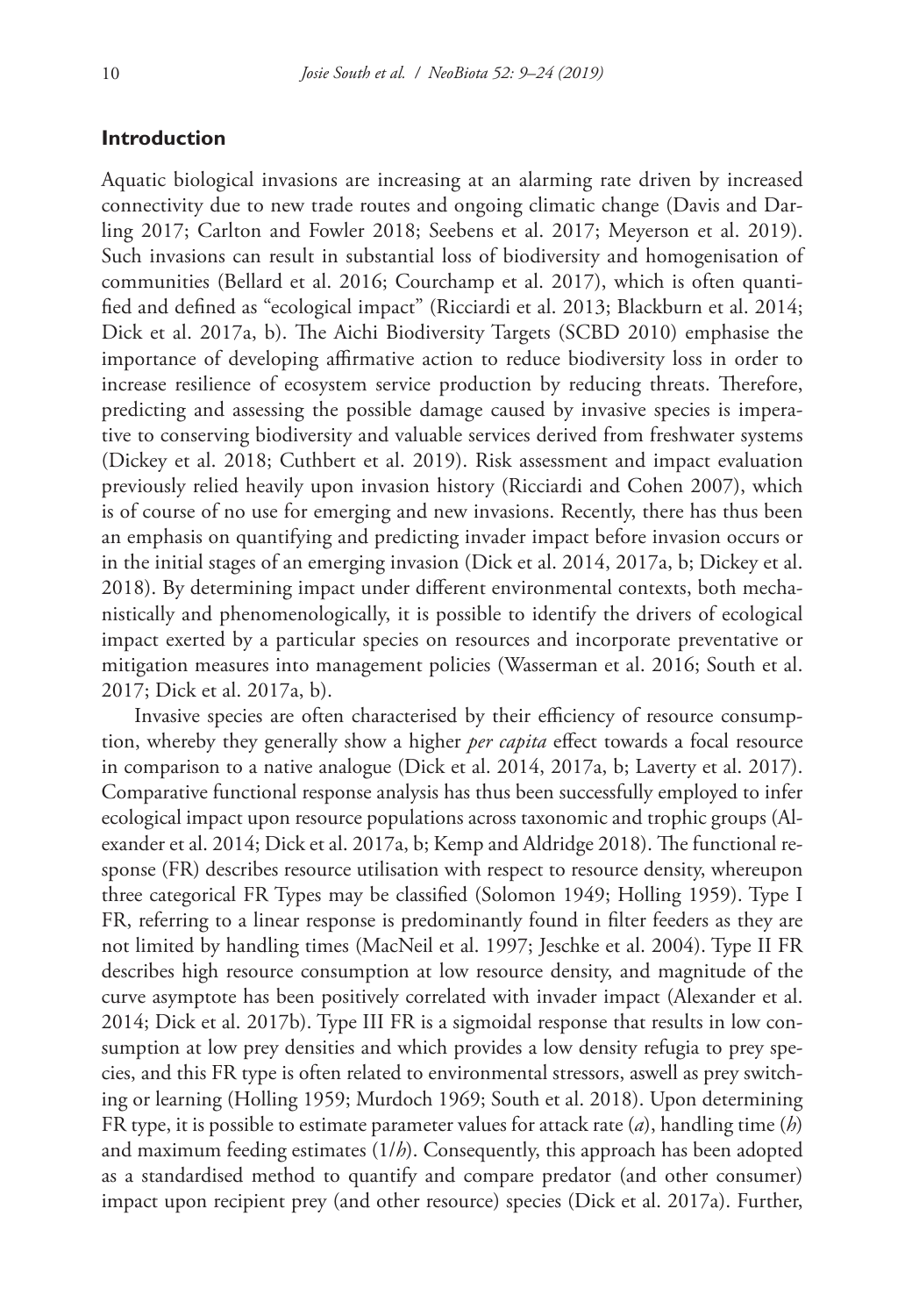due to ease of calculation through laboratory experiments and even field surveys, it is possible to factorially incorporate increased complexity such as habitat, temperature, and higher order predators in order to create more realistic environmental context (Barrios-O'Neill et al. 2015; South et al. 2018; Cuthbert et al. 2018). More recently, progress into developing the FR approach towards predictive capacity has resulted in the combination of the attack and handling parameters to derive a "Functional Response Ratio" (FRR), in order to elucidate potential intermediate impact where previously distinguishing differences between FR curves were problematic (Cuthbert et al. 2019). This is centred in the assertion that high attack rate values indicate high impact, while low handling time also implies high impact, and thus the parameters are combined to create a ratio of *a/h*, higher values of which are found in high-impact invaders (Cuthbert et al. 2019).

Species usually form habitat associations depending on their specific life history needs or due to optimal foraging theory, wherein the most productive habitat is selected (Schoener 1971). Due to the nature of biological invasions, the abiotic and biotic features of the new range may not be analogous to that of the native range, and therefore it is imperative to assess performance and ecological impact across a number of different contexts. Benthic substrate is highly variable depending on the system and is known to provide benefits and costs to both predator and prey depending on species specific traits and fractal dimensions (Tokeshi and Arakaki 2012; Barrios-O'Neill et al. 2015). Substrate has thus been shown to dampen interaction strength, but this may be a variable response depending on the type of substrate and the foraging behaviours of the predator (Barrios-O'Neill et al. 2015; Keyler et al. 2019; Gebauer et al. 2019). Determining whether abiotic context, such as substrate type, can affect the ability of an invasive species to consume resources is integral to informing management initiatives in order to deter and reduce spread and ecological impact of non-native species.

The red swamp crayfish, *Procambarus clarkii* (Girard, 1852), is a widespread invasive species due to its wide thermal tolerance, high trait plasticity ,and popularity in aquaculture and the pet trade (Souty-Grosset et al. 2016). *Procambarus clarkii* is a polytrophic, omnivorous species which can be a destructive influence upon benthic invertebrate communities, which can result in trophic cascades and bentho-pelagic resource decoupling (Larson et al. 2017; Bucciarelli et al. 2019). *Procambarus clarkii* is spreading at an alarming rate through many countries, despite eradication and biocontrol attempts (Aquiloni et al. 2005; Nunes et al. 2017a, b; Loureiro et al. 2018). It is imperative to determine whether there is a differential ecological impact conferred by *P. clarkii* under different substrate conditions and whether this may lead to differential utilisation of prey species. Surprisingly, despite the damaging effect of *P. clarkii* on recipient systems, there is little empirical data quantifying and comparing resource consumption of important prey species. As such, we looked to address this by investigating whether there was a difference in the rate of resource utilisation over time by *P. clarkii* preying upon a benthic prey (chironomid larvae) and a pelagic prey (*Daphnia magna*) under three different substrate types (no substrate, sand, and gravel). As *P. clarkii* is a benthic species, we hypothesised that size of the prey and location in the water column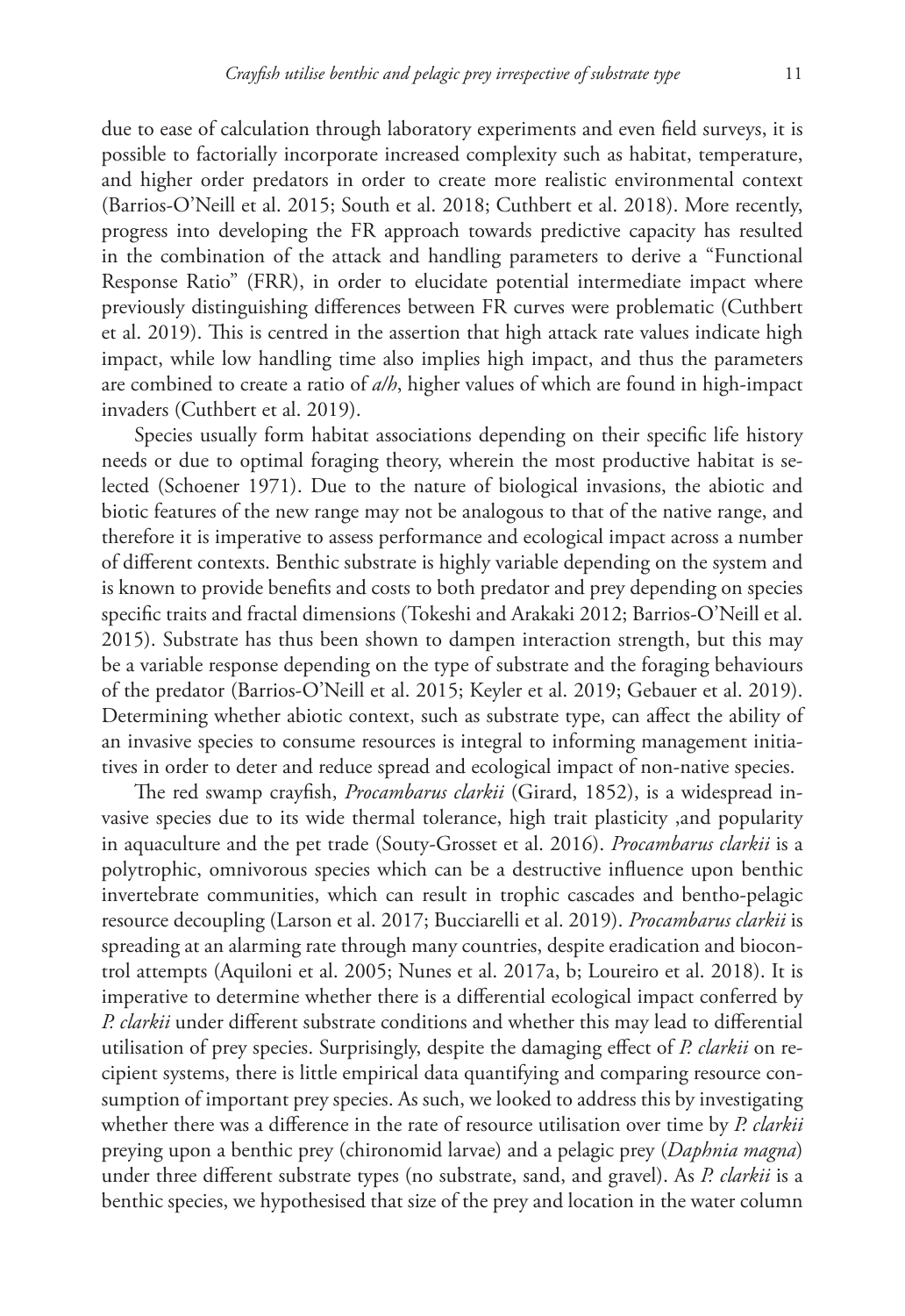would affect the functional response magnitude and perception of the prey, wherein small pelagic prey items (i.e. *D. magna*) would be utilised less than larger benthic prey items, but that the interaction strength between *P. clarkii* and chironomid larvae would be dampened by the presence of substrate.

#### **Methods**

Specimens of sub-adult *P. clarkii* (mean  $\pm$  SD: 21.62  $\pm$  2.6 mm carapace length, *n* = 25) were supplied by Seahorse Aquariums (Republic of Ireland) and maintained at the Queen's University Marine Laboratory in a continuously aerated 600 L holding tank, with shelters made of drainpipe halves, supplied with dechlorinated tap water held at  $23 \pm 1.0$  °C using aquarium heaters and subject to natural light regime. During the experimental period there was no cannibalism. *Procambarus clarkii* were maintained on commercial sinking fish food (JBL, Germany) to avoid conditioning to experimental prey items. As this species breeds at small sizes and because they are controlled species within the United Kingdom and Northern Ireland non-reproductive sub-adult crayfish were used in this experiment. Two live prey species, chironomid larvae (3.0  $\pm$ 0.6 SD mm total length) (Chironomidae) and *Daphnia magna* (0.3 ± 0.01 SD mm) (*Daphnia magna*; Daphniidae), were supplied, also from Seahorse Aquariums. Appropriate ethical approval for the use of these animals in research was obtained from the QUB Ethics Committee (School of Biological Sciences) and National Research Foundation – South African Institute for Aquatic Biodiversity (NRF–SAIAB ethics boards (25/4/1/5\_2018-06).

#### **Functional Response Experiment**

A full factorial experimental design was employed to test differences in FR with regards to factors: "prey species" (2 levels), "density" (9 levels), and "substrate" (3 levels). Experimental arenas (W: 20  $\times$  L: 30  $\times$  H: 14 cm, 8 L) were held at 23  $\pm$  1.0 °C and experiments were completed in a fully randomised design. Three substrate treatments were supplied: no substrate, commercial aquarium sand supplied at a depth of 4 mm in the experimental arena, and gravel (grain size:  $8 \times 4$  mm) positioned using one 4 mm layer at the bottom of the experimental arena. Arenas were covered from the top and sides to avoid any synergistic or antagonistic conspecific effects. Individual predators were added per arena and allowed to acclimate for one hour before adding prey items. Each prey species was supplied at 9 densities (2, 7, 15, 40, 60, 90, 120, 200, 300 individuals per arena, *n* = 5 for each treatment), crayfish were allowed to feed for 1 h, after which the predators were removed, and number of prey items consumed were enumerated.

Control trials were carried out in experimental tanks at identical environmental conditions, wherein each prey species was supplied at the highest density in the ab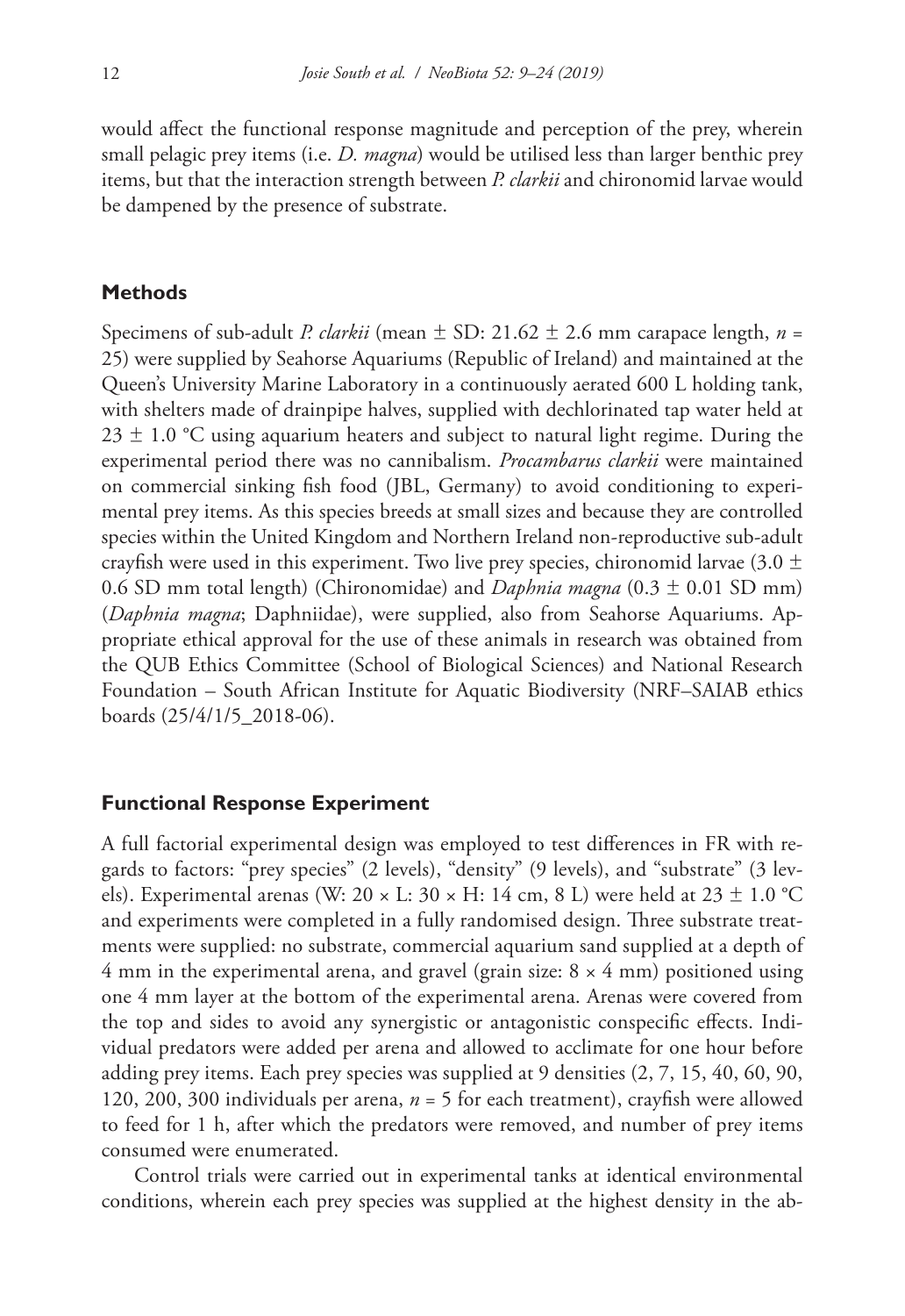sence of predators ( $n = 3$  per substrate treatment) to determine potential background mortality. Each crayfish was re-used multiple times, but experienced each density of each prey type only once. Crayfish were given at least 3 days between use and were not fed for 24 h prior to experimental procedure to standardise hunger levels.

All analyses were undertaken using the R Statistical Software (v. 3.4.3). A generalised linear model (GLM) with a quasi-Poisson error distribution was used to determine differences in prey consumption with regards to factors "prey species", "prey density", and "substrate complexity", using a Type 3 Anova and  $\chi^2$  to report the effect size of a factor on the dependent variable. Tukey's HSD was used to generate pairwise estimates with Holm-Bonferroni adjustment of *P* values post-hoc.

The R package 'frair' (Pritchard 2014) was used to model the functional response type following methodology in Pritchard et al. (2017) (*frair::frair\_fit*). Therein, a logistic regression was initially used to ascertain whether the proportion of prey consumed decreases with increasing prey density and consequently produces a significantly negative first order term, indicating a Type II FR. If a significantly positive first order term is obtained this indicates a Type III FR (Juliano 2001). Functional responses were modelled using maximum likelihood estimation (MLE; Bolker 2010) and Rogers' (1972) Random Predator Equation to account for prey depletion over time:

$$
N_e = N_o \left( 1 - \exp\left( a \left( N_e h - T \right) \right) \right) \tag{1}
$$

wherein,  $N_{\scriptscriptstyle e}$  represents the number of prey eaten,  $N_{\scriptscriptstyle \theta}$  is the initial density of prey, *a* is the attack parameter, *h* is the handling parameter, and *T* is the total time available. The Lambert W function was implemented to fit the model to the data (Bolker 2008). The data were non-parametrically bootstrapped (*frair:: frair\_boot*; n = 2000) to produce 95% BCa confidence intervals around the mean functional response curve for each treatment, wherein any overlap of BCa curves indicates a lack of statistical difference in FR. This method allows visual assessment of differences between FR curves and allows inferences to be made at a population level. Maximum feeding estimates (1/*h*) were calculated from the handling time estimates.

The FRR (Cuthbert et al. 2019) was calculated for each prey species and substrate type using the parameter estimates of *a* and *h* from the maximum likelihood estimate results of **eqn (1)**:

$$
FFR = a/h \tag{2}
$$

where *a* is the attack parameter and *h* is the handling parameter derived from the FR curve. In this case the FRR is used as a diagnostic tool to determine whether there were differences that can not be observed from the usual FR outputs. Therefore, the higher the FRR value the higher the inferred impact (Cuthbert et al. 2019). As FRR results are derived from the FR values of one set of experiments and the relatively small sample size, they are, in this instance, not bootstrapped for comparison as the FR model already incorporates *n* = 2000 bootstrapping of parameters.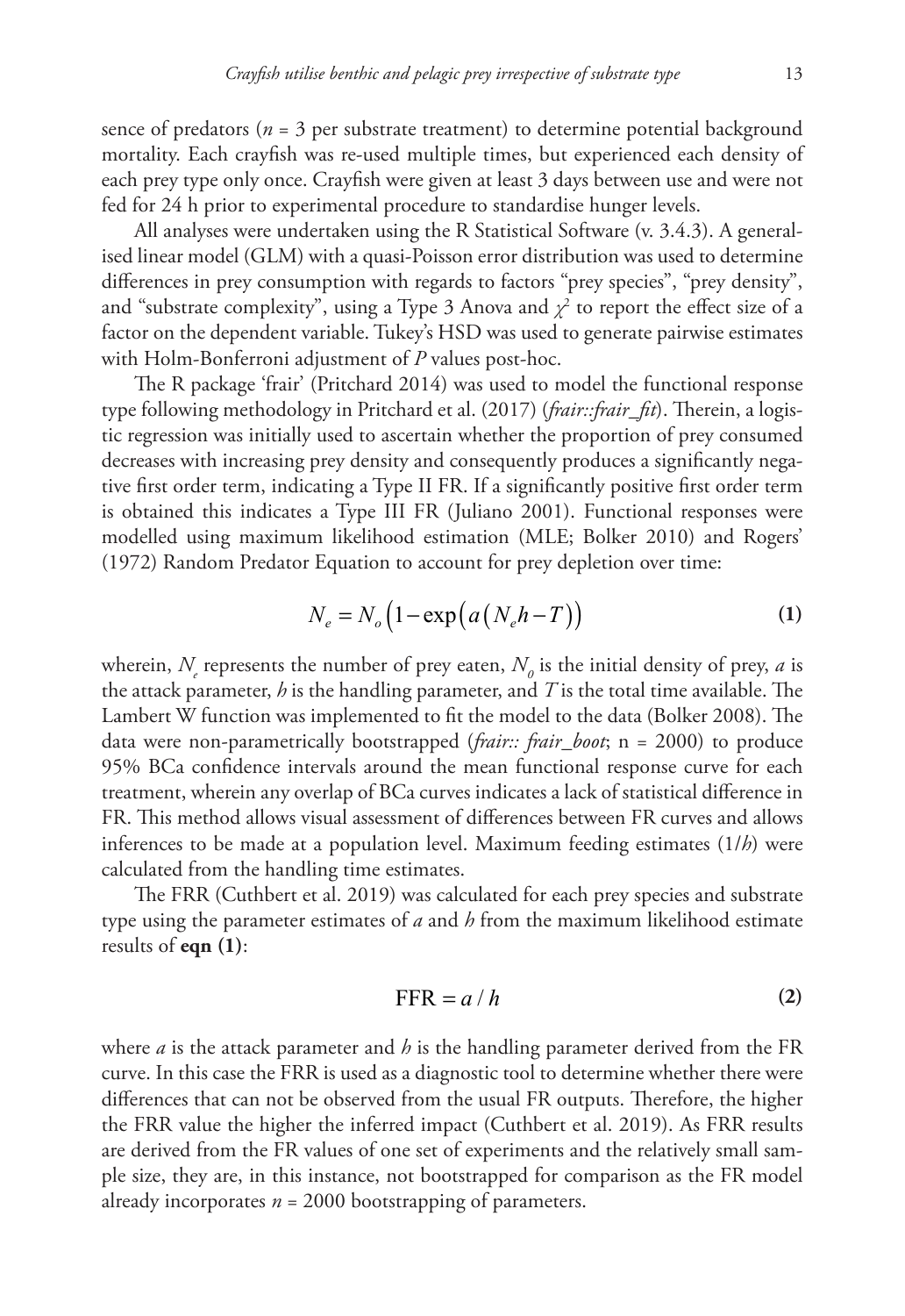# **Results**

Prey survival was >99% under all control treatments and thus any mortality was due to predation by *P. clarkii*, which was also frequently observed. *Procambarus clarkii* were observed in pilot experiments to feed upon chrinomid larvae by searching with their antennae and maxillipeds, contrastingly they fed upon *D. magna* in a filter feeding fashion by generating a flow via tail flicking behaviours.

All model terms significantly affected prey consumption by *P. clarkii* (Table 1). There was a significant three way interaction between 'prey  $\times$  prey density  $\times$  substrate' (Table 1) where at higher densities (above 120) *P. clarkii* consumed more chironomids than *D. magna* on gravel than on sand and no substrate (both  $p < 0.001$ ) but there was no difference in prey consumption between prey species consumption on no substrate and sand (*p* = 0.47). At prey densities of 200 and above *P. clarkii* consumed more chironomids than *D. magna* on gravel compared to no substrate and sand (both *p* < 0.001), however, when on no substrate and sand *P. clarkii* consumed more *D. magna* than chironomid larvae (*p* < 0.001). Prey density and substrate significantly interaction on number of prey eaten (Table 1), whereby at higher prey densities (above 120) there were less prey consumed on gravel than on no substrate and sand (all  $p < 0.001$ ; ), however, there was no difference between no substrate and sand at densities of 120 ( $p = 0.93$ ). Although at densities of 200 and 300 there were less prey consumed on sand than on no substrate (all  $p<0.001$ ). Substrate type significantly interacted with prey species to affect number of prey consumed (Table 1) where there was no difference in number of chironomid larvae consumed between substrate type (all  $p > 0.05$ ), but there were more *D. magna* consumed on no substrate and sand compared to on gravel (both  $p < 0.001$ ) and more consumed on no substrate compared to sand ( $p < 0.001$ ). Prey density significantly interacted with prey species (Table 1) causing more chironomids to be consumed than *D. magna* at densities of 120 (*p* < 0.001) but at densities of 200 and 300 *P. clarkii* consumed more *D. magna* than chironomid larvae. At densities below 120 there were no differences in prey consumption (all  $p > 0.005$ ). Overall substrate type affected number of prey consumed by *P. clarkii* (Table 1) as more prey were consumed when no substrate was present compared to gravel and sand (both  $p < 0.001$ ) and the presence of gravel substrate reduced prey consumption compared to sand  $(p < 0.001)$ . Increasing prey density significantly affected prey consumption (Table 1) between all densities apart from between 200 and 300. Prey species significantly affected the number of prey individuals consumed (Table 1) as *P. clarkii* consumed significantly more *D. magna* than chironomid larvae ( $p < 0.001$ ).

All prey species and substrate treatments resulted in a significant Type II FR by *P. clarkii* (Table 2, Fig. 1). The FR of *P. clarkii* towards chironomid larvae was not affected by substrate type (Table 2; Fig. 1), whereas the magnitude FR towards *D. magna* was significantly reduced by both sand and gravel substrates (Table 2; Fig.1). The attack parameter of *P. clarkii* upon *D. magna* (i.e. initial slope of the FR curve) confidence intervals overlap indicating that the attack efficiency is not driving the difference in FR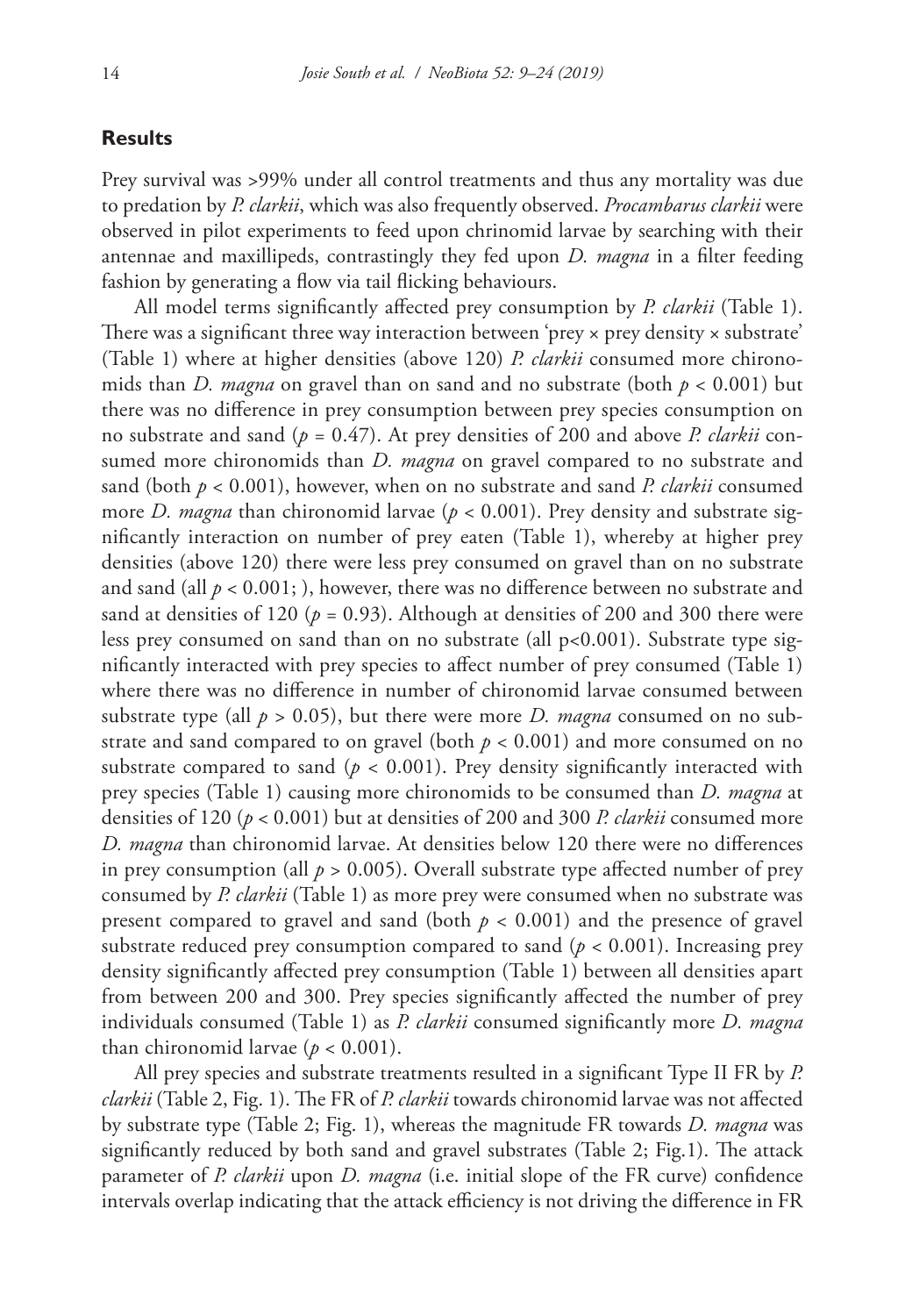Table 1. Model terms for all factors from GLM with a quasi-Poisson error distribution used to determine differences in prey consumption with regards to factors "prey species", "density", and "substrate", using a Type 3 Anova and  $\chi^2$  to report the effect size of a factor on the dependent variable.

| Model term                         | Chisg  | df | <i>p</i> -value |
|------------------------------------|--------|----|-----------------|
| Prey species                       | 14     |    | < 0.001         |
| Density                            | 207713 | 8  | < 0.001         |
| Substrate                          | 78     |    | < 0.001         |
| Prey species * Density             | 607    | 8  | < 0.001         |
| Prey species* Substrate            | 112    |    | < 0.001         |
| Density * Substrate                | 1556   | 16 | < 0.001         |
| Prey species * Density * Substrate | 1681   | 16 | < 0.001         |



**Figure 1.** Functional responses of *Procambarus clarkii* preying on chironomid larvae and *Daphnia magna*  under different substrate treatments; no substrate (solid line), sand (dashed line), gravel (dotted line). Points indicate raw data distributions; no substrate (green), sand (blue), gravel (brown). Shaded areas are bootstrapped (*n* = 2000) 95% confidence intervals.

(Table 2; Fig. 1). However, there are significant differences in the handling and maximum feeding parameters between the three substrate types, whereupon no substrate elicited the highest maximum feeding estimate, with sand intermediate and gravel producing the longest handling time and thus lowest maximum feeding estimate (Table 2; Fig. 1).

The FRR shows that when predating on chironomid larvae the impact of *P. clarkii* is highest on sand substrate compared to gravel or no substrate (Fig. 2). Whereas, when predating on *D. magna*, *P. clarkii* were almost as effective on sand and no substrate, while gravel elicited the lowest FRR for *D. magna* (Fig. 2).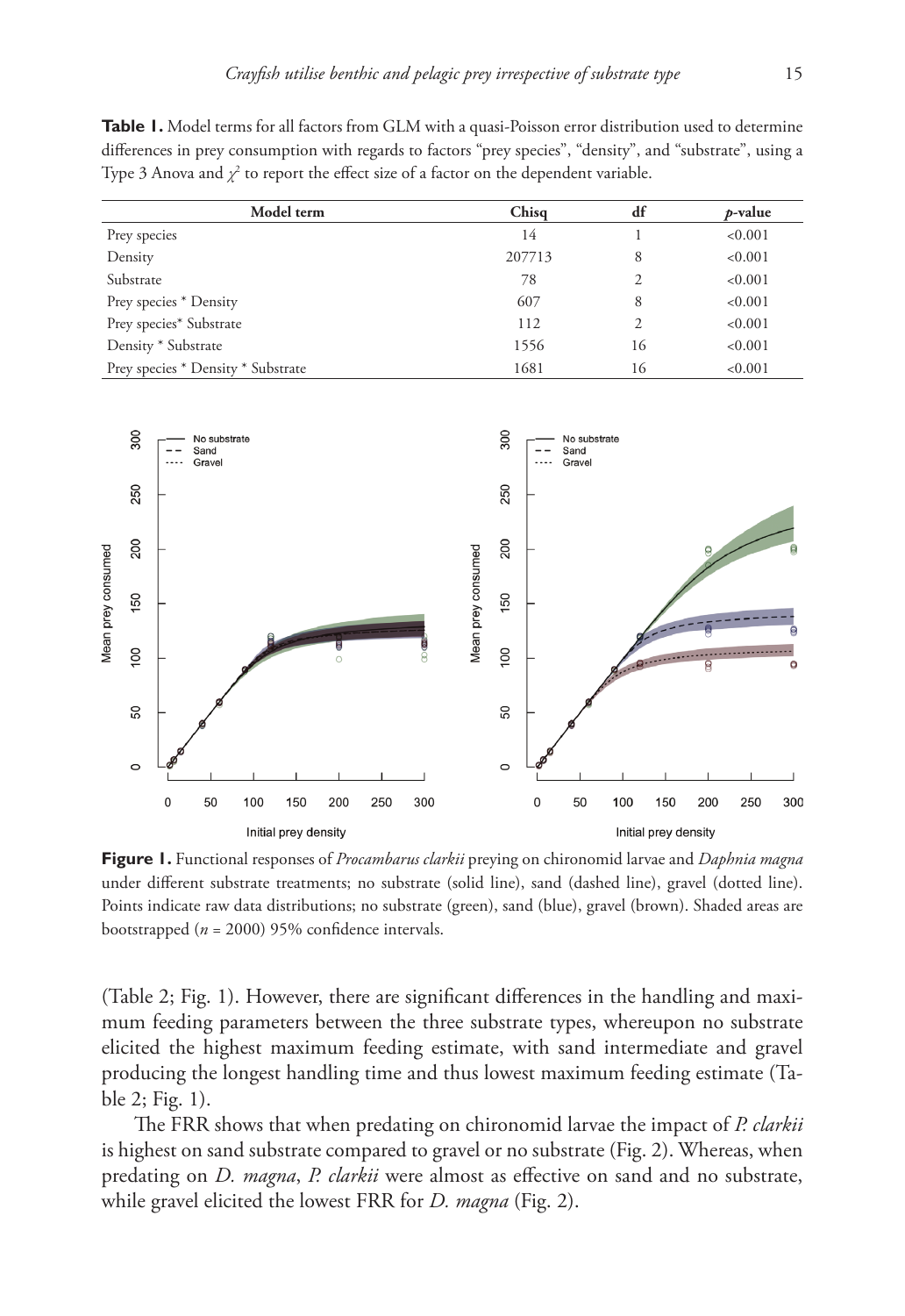**Table 2.** First order terms and significance levels from logistic regression of the proportion of prey consumed against initial prey density, with FR Type, functional parameters (*a*, *h*, and 1/*h*), associated significance levels from Rogers' random predator equation, bias accelerated and corrected 95% confidence intervals for *a* and *h*, and the functional response ratio (*a/h*) with regards to *Procambarus clarkii* predating upon chironomid larvae and *Daphnia magna* under different substrate types. *a* = attack rate; *h* = handling time; 1/*h* = maximum feeding estimate.

| Prev                 | Substrate | First order FR<br>term $(p-value)$ type |              | $a$ ( <i>p</i> -value) | a95%<br><b>BCa CI</b> | $h$ ( <i>p</i> -value)                                              | h95%<br><b>BCa CI</b> | Maximum<br>Feeding<br>Estimate $(1/b)$ Ratio $(a/b)$ | Functional<br>Response |
|----------------------|-----------|-----------------------------------------|--------------|------------------------|-----------------------|---------------------------------------------------------------------|-----------------------|------------------------------------------------------|------------------------|
| Chironomid<br>larvae | None      | $-0.016, < 0.001$                       | П            |                        |                       | $9.51, < 0.001$ $6.79 - 3.53$ $0.007, < 0.001$ $0.007 - 0.008$      |                       | 136.9                                                | 3102.7                 |
|                      | Sand      | $-0.016, < 0.001$                       | $\mathbf{H}$ |                        |                       | $14.54, \le 0.001$ $9.30 - 28.8$ $0.007, \le 0.001$ $0.007 - 0.008$ |                       | 129.8                                                | 1888.3                 |
|                      | Gravel    | $-0.016, <0.001$                        | $\mathbf{H}$ |                        |                       | $12.40, <0001$ $8.79 - 19.08$ $0.007, <0.001$ $0.007 - 0.008$       |                       | 131.5                                                | 1631.5                 |
| D. magna             | None      | $-0.022, < 0.001$                       | П            |                        |                       | $8.37, < 0.001$ $6.43 - 12.09$ $0.003, < 0.001$ $0.003 - 0.004$     |                       | 263.1                                                | 2202.6                 |
|                      | Sand      | $-0.017, < 0.001$                       | H            |                        |                       | $14.50, <0.001$ $8.60 - 28.58$ 0.006, $< 0.001$ 0.006-0.007         |                       | 144.9                                                | 2101.4                 |
|                      | Gravel    | $-0.014, < 0.001$                       | H            |                        |                       | $9.63, < 0.001$ $6.58 - 15.31$ $0.009, < 0.001$ $0.008 - 0.009$     |                       | 111.1                                                | 1070.9                 |



**Figure 2.** Functional response ratio (FRR) (*a/h*) of *Procambarus clarkii* preying on chironomid larvae and *Daphnia magna* under different substrate treatments; no substrate (green), sand (blue), gravel (brown).

# **Discussion**

Management of invasive species depends upon generating contextually relevant and accurate estimates of potential impact conveyed upon a recipient ecosystem (Dick et al. 2017a, b; Evangelista et al. 2019 ). *Procambarus clarkii* has established as an invasive species around the globe due to human mediated transportation revolving around the aquaculture and the pet trade (Chucholl 2013; Patoka et al. 2014; Oficialdegui et al. 2019). *Procambarus clarkii* is known to alter aquatic communities through both con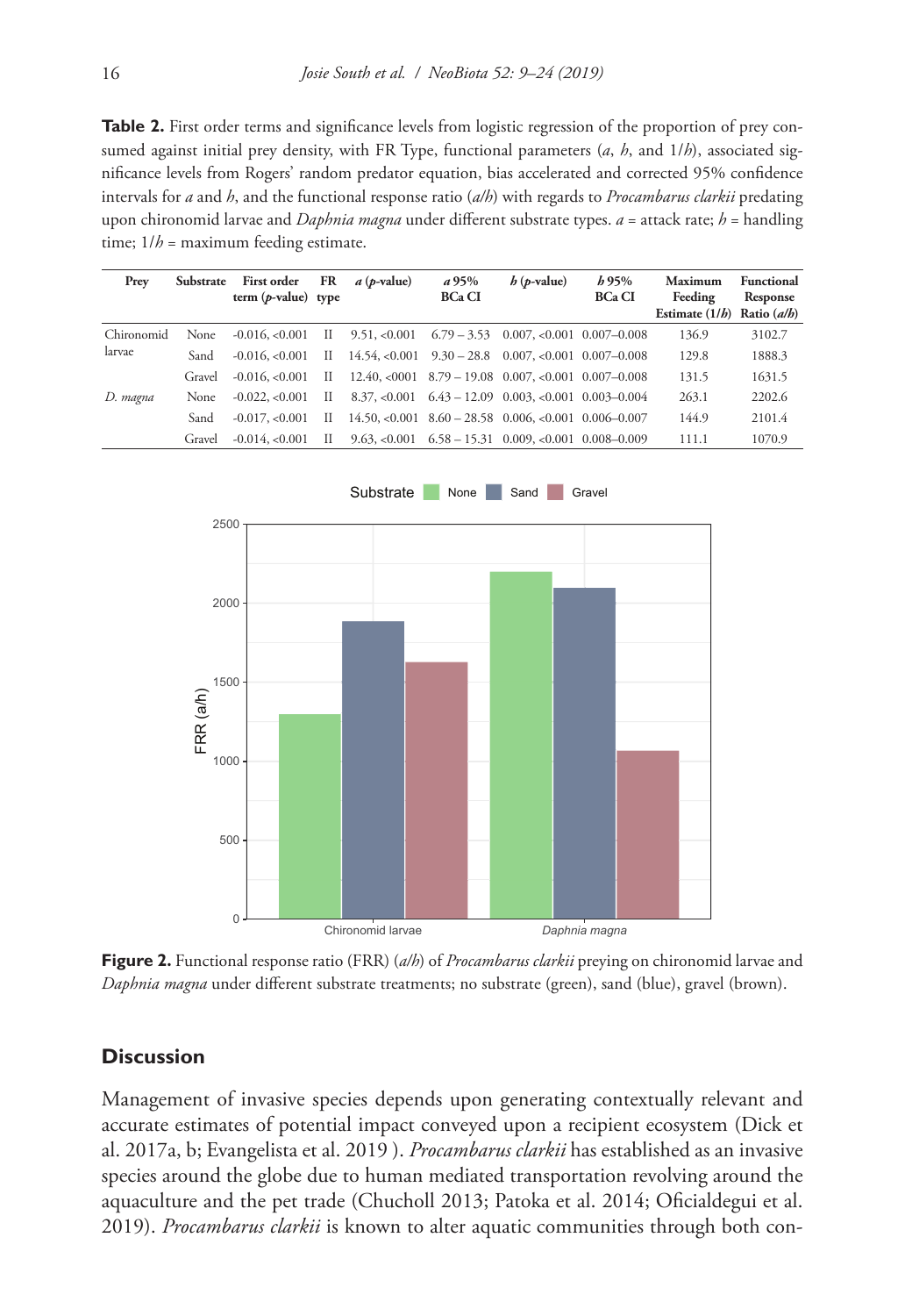sumptive and non-consumptive effects (Carreira et al. 2017; Bucciarelli et al. 2019) but there are few quantitative estimates of their ecological impact upon macroinvertebrate communities (but see Klose and Cooper 2012).

Through the comparison of FR curves, it was possible to parameterise attack rate and handling time of a consumer upon a resource. Further, by comparing the FR curves for each prey species, we were able to distinguish whether one species may have higher pressures exerted upon it by an invasive species. Our results corroborate that *P. clarkii* indeed utilises both benthic and pelagic resources (Brown et al. 1992, 1998; Geiger et al. 2004; Lodge et al. 2005), but that the extent can be altered by substrate type but also effects prey morphology or behaviour increasing handling time. *Procambarus clarkii* has the capacity to exert substantial predatory pressure on macroinvertebrate populations as they are able to consume over 100 prey items per hour irrespective of substrate or prey identity. When taking into account possible differences in predator abundance on different benthic substrates, there could be the potential for a large per capital offtake rate of zookplankton; however, this would be very system dependent as water depth and flow dynamics affect encounter rate (Ruokonen et al. 2012). Therefore, as our experimental setup was rather shallow and devoid of natural hydrological characteristics, the results should be interpreted relative to each other rather than as a direct estimation of consumption in a system such as a large lake or stream. We recommend that habitat associations and abundance data for *P. clarkii* in invaded systems is reported on in the future in order to improve impact prediction. We also show the utility of the FRR method in determining subtle differences between impact predictions where comparison of standard FR curves become inconclusive.

The presence of different substrata affects the predation efficiency of crayfish towards each prey type. Compared to the control treatment of no substrate, both sand, and gravel substrate caused a slight reduction in the attack parameter (or search efficiency) of *P. clarkii* upon the benthic chironomid prey rather than altering the handling time. This suggests that the presence of both sand and gravel can offer a refuge for benthic prey species as the crayfish is not able to access the meiofauna as readily. Similar trends are seen in benthic invasive gobiids, where gravel substrate reduces magnitude FR compared to sand substrates (Gebauer et al. 2019). When only presented with the standard FR curve it is practically impossible to differentiate between them due to large overlap of confidence intervals. However, when the FRR is considered, it becomes apparent that due to the higher attack rate the impact exerted on chironomids when foraging on sand is higher than both no substrate and gravel substrates, despite the identical handling estimates. With regards to in situ evidence towards our results, Klose and Cooper (2012) found that *P. clarkii* abundance was negatively associated with larval chironomid abundance in two streams, one with sand and one with gravel and cobble substrate. In a similar fashion to the present results, the stream with cobble and gravel substrate showed a weaker negative relationship between predator and chironomid abundance (Klose and Cooper 2012).

*Daphnia magna* is an important prey species for larval and adult crayfish (Brown et al. 1992; Meakin et al. 2009; Kozák et al. 2015). Our results substantiate this, but data on field effects of crayfish species on daphniid populations is limited. Although, it is established that crayfish are polytrophic consumers, wherein invasion can lead to the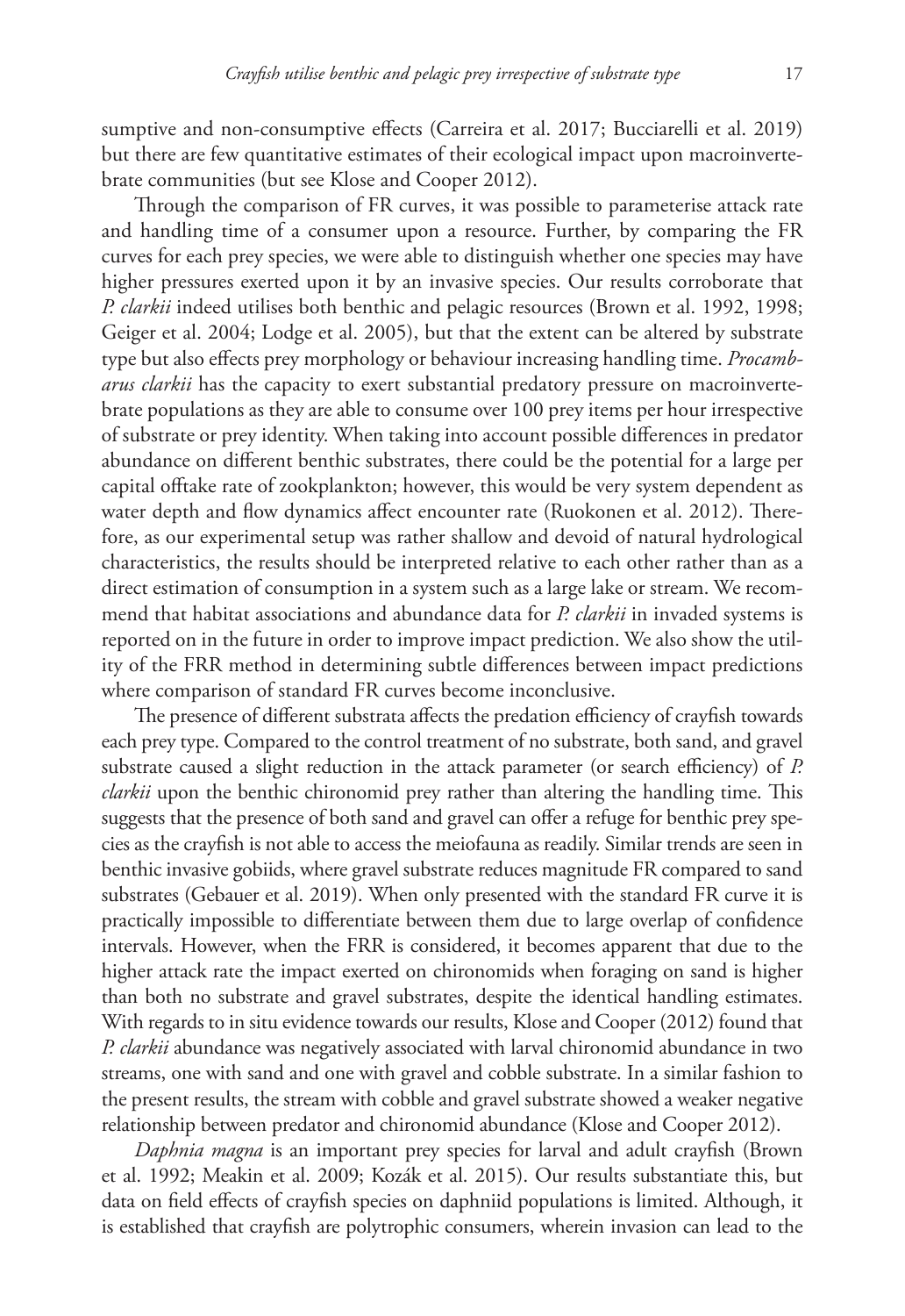creation of new energy pathways between benthic and pelagic resources, but that this is system and species specific (Ruokonen et al. 2012; Lipták et al. 2019). While *D. magna* is generally found in the water column and exhibits diel vertical migration, this species also forages at the sediment-water interface. This behaviour thus makes this species more acccesable to predation by benthic suspension feeders such as crayfish (Horton et al. 1979). This is where the FR and FRR approaches to impact prediction shows their value by elucidating the subtle differences in strengths of behaviours controlling foraging success (Cuthbert et al. 2019). The presence and type of substrate reduced the maximum feeding rate of *P. clarkii* on *D. magna* where gravel had the lowest maximum feeding rate due to a high handling time, despite having a higher attack parameter under no substrate. It is possible that there are substantial field effects of crayfish invasions upon daphniid populations; however, further realistic context and in situ data needs to be incorporated to address the actual extent as *D. magna* can alter anti-predator behaviour in response to cues (Langer et al. 2019). Differences in impact between substrata are likely due to foraging mode in crayfish being generally benthic rather than the filter feeding behaviour observed within these experiments. Further, while *P. clarkii* is a behaviourally plastic species they may exhibit substrate preferences, especially as they are non-obligate burrowers (Hobbs and Barr 1960; Kouba et al. 2016), which could lead to differences in abundance. Further information is necessary on habitat associations and abundances of crayfish in novel environments in order to determine relative impact potential (Dick et al. 2017b)

Crayfish were able to generate a flow wherein the prey items were drawn closer, perhaps facilitating the low handling time demonstrated and indicating that filter feeding efficiency by adults is comparable to benthic foraging and thus warrants further investigation. Plasticity in feeding mode and flexible omnivory have been identified in other crustacean invaders (Platvoet et al. 2009; Kestrup et al. 2011) and could contribute to broad invasive impact. Some austral native crayfish species do not show flexible omnivory in the same manner (Johnston et al. 2011), which supports the idea that a flexible diet is a driver of invasion success and impact in invasive crustaceans (Hänfling et al 2011). Due to a focus on agonistic behaviours, descriptions or ethograms of crayfish feeding behaviours are rare in the literature (but see Panksepp and Huber 2004) and none explicitly describe the mechanism of capturing prey in a filter feeding behaviour. Filter feeding is however documented in marine crustaceans and larval crayfish (Gerlach et al. 1976; Budd et al. 1978; Brown et al. 1992; Kim et al. 2015), indicating that this may be an opportunistic behaviour facilitated by morphological similarities.

*Procambarus clarkii* is a global polytrophic keystone consumer which has facilitated its spread and pervasion into numerous systems (Momot 1995; Jackson et al. 2017). Due to the nature of polytrophy and generalist foraging strategies it is essential to consider multiple resources when attempting to quantify utilisation as well as context. There is substantial field and experimental data that points towards the idea that much of *P. clarkii* predation is frequency dependent (Correia 2002; Klose and Cooper 2012; Nishijima et al. 2017). Therefore, future work should focus on quantifying the frequency dependence of predation upon a variety of food resources under different contexts, especially as Nishijima et al. (2017) found that macrophyte availability also contributes to dampening *P. clarkii* impacts on invertebrate communities.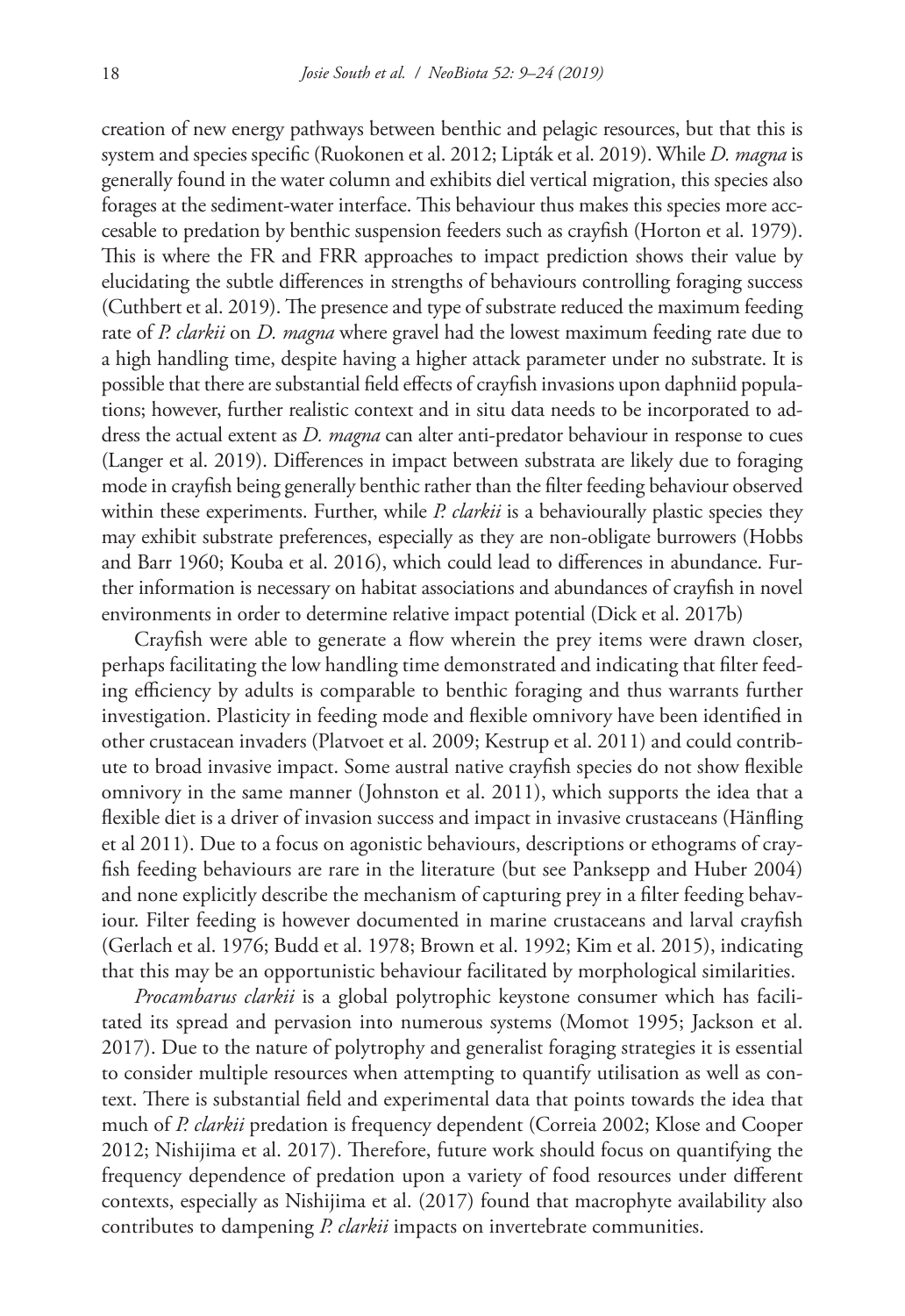In the context of furthering approaches to impact prediction in invasion science, we establish here how the application of FR and FRR methods can be used to powerfully predict impact where traditional assessment methods would not have identified a difference between contexts. Furthermore, we discern that there is high potential for crayfish to differentially consume both benthic and pelagic macroinvertebrate species which has implications for nutrient cycling and resource provisioning for native species. In a destructive and spreading species like *P. clarkii* it is imperative to continue to determine scenarios wherein its predatory effect can be dampened in order to implement mitigation strategies as removal of crayfish once established is unfeasible.

# **Acknowledgements**

We acknowledge the infrastructure and equipment provided by the NRF-SAIAB Research Platform and the funding channelled through the NRF-SAIAB Institutional Support system as well as the support received through the National Research Foundation – South African Research Chairs Initiative of the Department of Science and Technology (Inland Fisheries and Freshwater Ecology, Grant No. 110507). We thank the Queen's University Marine Laboratory for use of laboratory facilities and a running grant.

# **References**

- Alexander ME, Dick JTA, Weyl OLF, Robinson TB, Richardson DM (2014) Existing and emerging high impact invasive species are characterized by higher functional responses than natives. Biology Letters 10: e20130946.<https://doi.org/10.1098/rsbl.2013.0946>
- Aquiloni L, Ilhéu M, Gherardi F (2005) Habitat use and dispersal of the invasive crayfish *Procambarus clarkii* in ephemeral water bodies of Portugal. Marine and Freshwater Behaviour and Physiology 38: 225–236. <https://doi.org/10.1080/10236240500310195>
- Barrios-O'Neill D, Dick JTA, Emmerson MC, Ricciardi A, MacIsaac HJ (2015) Predator-free space, functional responses and biological invasions. Functional Ecology 29: 377–384. <https://doi.org/10.1111/1365-2435.12347>
- Bellard C, Cassey P, Blackburn TM (2016) Alien species as a driver of recent extinctions. Biology Letters 12: 20150623.<https://doi.org/10.1098/rsbl.2015.0623>
- Blackburn TM, Essl F, Evans T, Hulme PE, Jeschke JM, Kühn I, Kumschick S, Marková Z, Mrugała A, Nentwig W, Pergl J, Pyšek P, Rabitsch W, Ricciardi A, Richardson DM, Sendek A, Vilà M, Wilson JRU, Winter M, Genovesi P, Bacher S (2014) A unified classification of alien species based on the magnitude of their environmental impacts. PLOS Biology 12: e1001850.<https://doi.org/10.1371/journal.pbio.1001850>
- Bolker BM (2008) emdbook: ecological models and data in R. Princeton University Press, Princeton.
- Bolker BM (2010) bbmle: Tools for General Maximum Likelihood Estimation. R Package. <http://www.cran.rproject.org>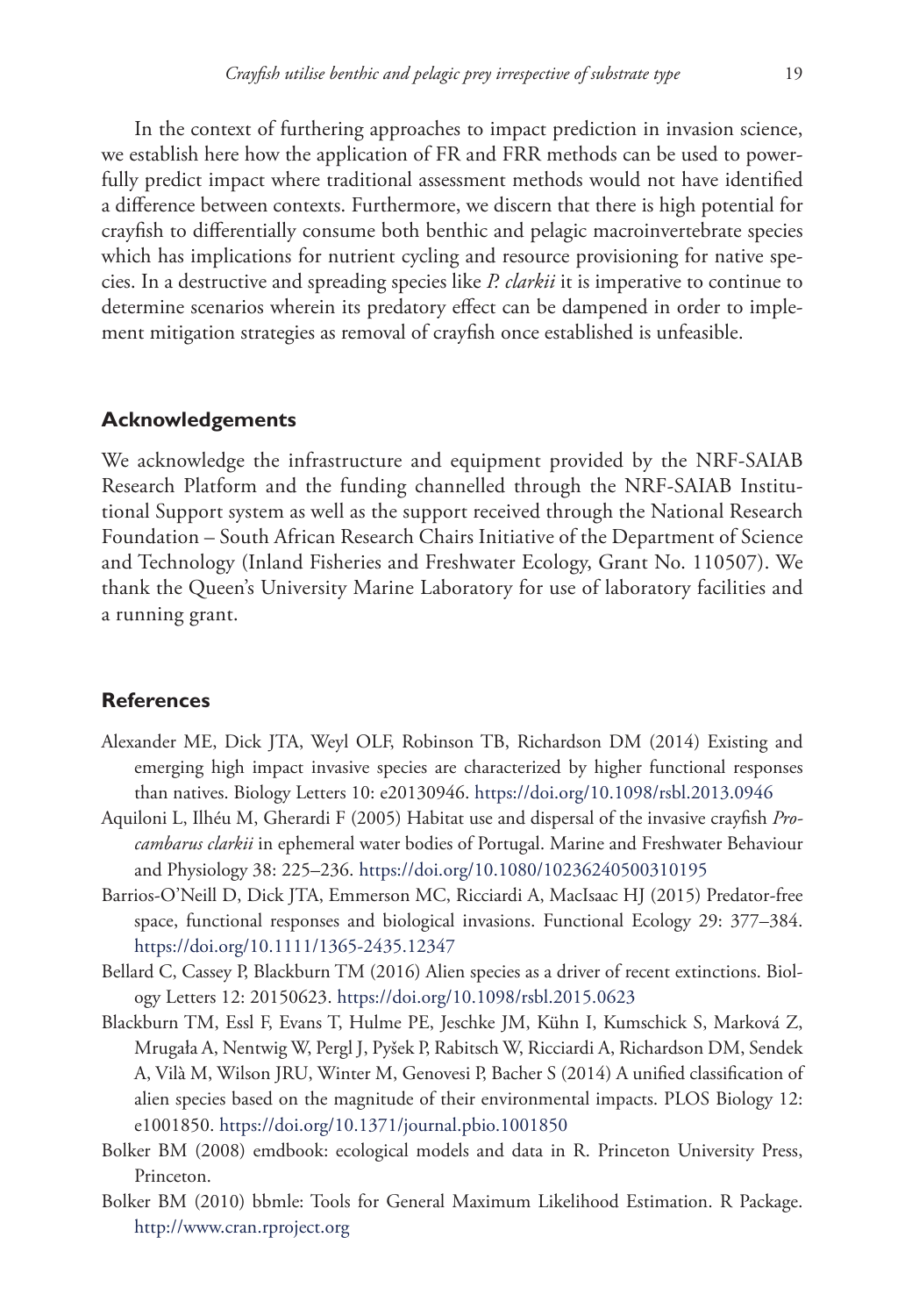- Brown KM (1998) The role of shell strength in selective foraging by crayfish for gastropod prey. Freshwater Biology 40: 255–260. <https://doi.org/10.1046/j.1365-2427.1998.00350.x>
- Brown PB, Wetzel JE, Spacie A, Konopka A (1992) Evaluation of naturally-occurring organisms as food for juvenile crayfish *Procambarus clarkii*. Journal of the World Aquaculture Society 23: 211–216. <https://doi.org/10.1111/j.1749-7345.1992.tb00771.x>
- Bucciarelli GM, Suh D, Lamb AD, Roberts D, Sharpton D, Shaffer HB, Fisher RN, Kats LB (2019) Assessing effects of non-native crayfish on mosquito survival. Conservation Biology 33: 122–131.<https://doi.org/10.1111/cobi.13198>
- Budd TW, Lewis JC, Tracey ML (1978) The filter-feeding apparatus in crayfish. Canadian Journal of Zoology 56: 695–707.<https://doi.org/10.1139/z78-097>
- Carlton J, Fowler A (2018) Ocean rafting and marine debris: a broader vector menu requires a greater appetite for invasion biology research support. Aquatic Invasions 13: 11–15. [htt](https://doi.org/10.3391/ai.2018.13.1.02)[ps://doi.org/10.3391/ai.2018.13.1.02](https://doi.org/10.3391/ai.2018.13.1.02)
- Carreira BM, Segurado P, Laurila A, Rebelo R (2017) Can heat waves change the trophic role of the world's most invasive crayfish? Diet shifts in *Procambarus clarkii*. PLOS ONE 12: e0183108.<https://doi.org/10.1371/journal.pone.0183108>
- Chucholl C (2013) Invaders for sale: trade and determinants of introduction of ornamental freshwater crayfish. Biological Invasions 15: 125–141.<https://doi.org/10.1007/s10530-012-0273-2>
- Correia AM (2002) Niche breadth and trophic diversity: feeding behaviour of the red swamp crayfish (Procambarus clarkii) towards environmental availability of aquatic macroinvertebrates in a rice field (Portugal). Acta Oecologica 23: 421–429. [https://doi.org/10.1016/](https://doi.org/10.1016/S1146-609X(02)01166-9) [S1146-609X\(02\)01166-9](https://doi.org/10.1016/S1146-609X(02)01166-9)
- Courchamp F, Fournier A, Bellard C, Bertelsmeier C, Bonnaud E, Jeschke JM, Russell JC (2017) Invasion biology: specific problems and possible solutions. Trends in Ecology and Evolution 32: 13–22. <https://doi.org/10.1016/j.tree.2016.11.001>
- Cuthbert RN, Dalu T, Wasserman RJ, Dick JTA, Mofu L, Callaghan A, Weyl OLF (2018) Intermediate predator naïveté and sex-skewed vulnerability predict the impact of an invasive higher predator. Scientific Reports 8: 14282. <https://doi.org/10.1038/s41598-018-32728-0>
- Cuthbert RN, Dickey JWE, Coughlan NE, Joyce PWS, Dick JTA (2019) The Functional Response Ratio (FRR): advancing comparative metrics for predicting the ecological impacts of invasive alien species. Biological Invasions 21: 2543–2547. [https://doi.org/10.1007/](https://doi.org/10.1007/s10530-019-02002-z) [s10530-019-02002-z](https://doi.org/10.1007/s10530-019-02002-z)
- Davis AJS, Darling JA (2017) Recreational freshwater fishing drives non-native aquatic species richness patterns at a continental scale. Diversity and Distributions 23: 692–702. [https://](https://doi.org/10.1111/ddi.12557) [doi.org/10.1111/ddi.12557](https://doi.org/10.1111/ddi.12557)
- Dick JTA, Alexander ME, Jeschke JM, Ricciardi A, MacIsaac HJ, Robinson TB, Kumschick S, Weyl OLF, Dunn AM, Hatcher MJ, Paterson RA, Farnsworth KD, Richardson DM (2014) Advancing impact prediction and hypothesis testing in invasion ecology using a comparative functional response approach. Biological Invasions 16: 735–753. [https://doi.](https://doi.org/10.1007/s10530-013-0550-8) [org/10.1007/s10530-013-0550-8](https://doi.org/10.1007/s10530-013-0550-8)
- Dick JTA, Alexander ME, Ricciardi A, Laverty C, Downey PO, Xu M, Jeschke JM, Saul W-C, Hill MP, Wasserman R, Barrios-O'Neill D, Weyl OLF, Shaw RH (2017a) Functional responses can unify invasion ecology. Biological Invasions 19: 1667–1672. [https://doi.](https://doi.org/10.1007/s10530-016-1355-3) [org/10.1007/s10530-016-1355-3](https://doi.org/10.1007/s10530-016-1355-3)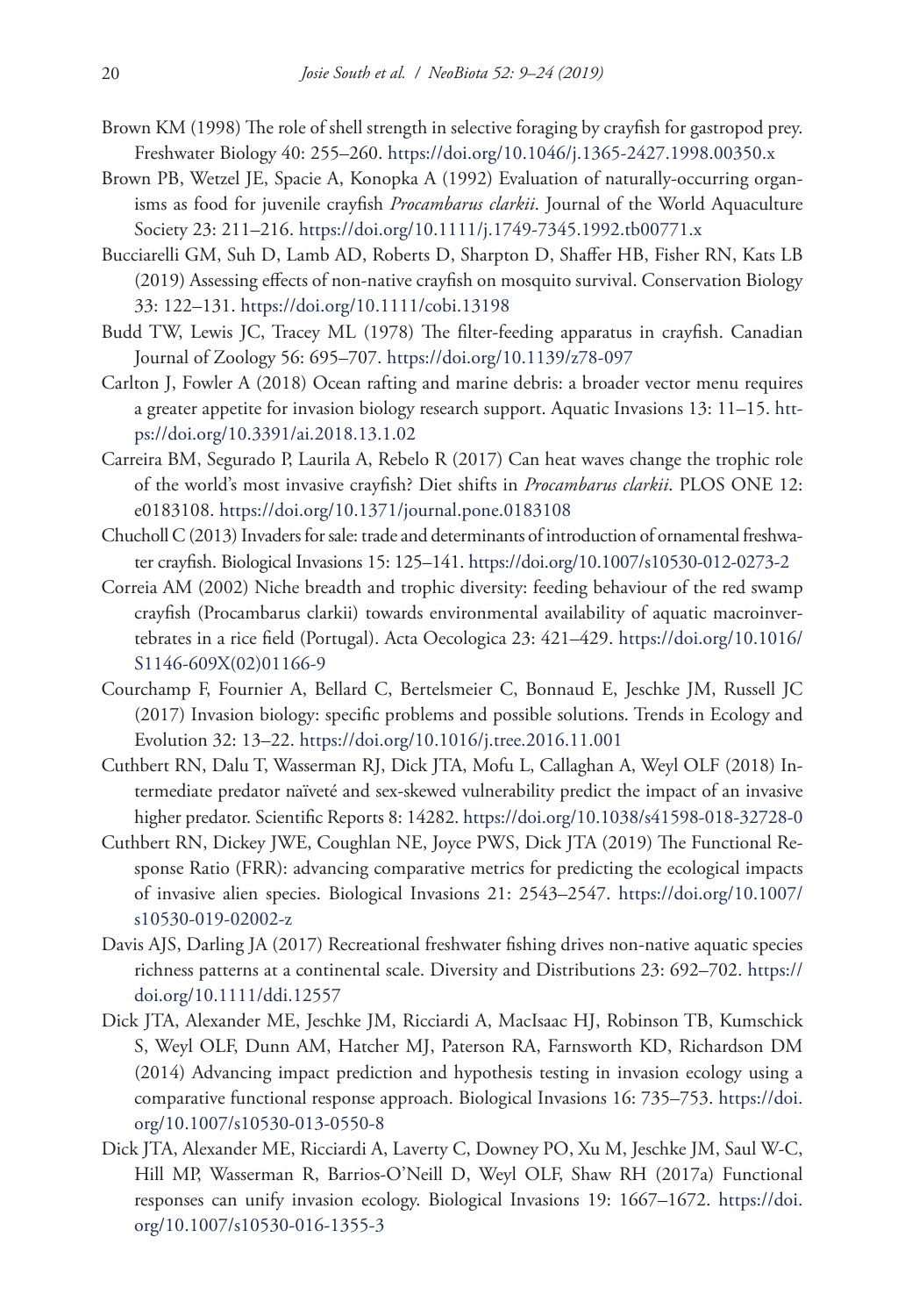- Dick JTA, Laverty C, Lennon JJ, Barrios-O'Neill D, Mensink PJ, Britton JR, Médoc V, Boets P, Alexander ME, Taylor NG, Dunn AM, Hatcher MJ, Rosewarne PJ, Crookes S, MacIsaac HJ, Xu M, Ricciardi A, Wasserman RJ, Ellender BR, Weyl OLF, Lucy FE, Banks PB, Dodd JA, MacNeil C, Penk MR, Aldridge DC, Caffrey JM (2017b) Invader Relative Impact Potential: a new metric to understand and predict the ecological impacts of existing, emerging and future invasive alien species. Journal of Applied Ecology 54: 1259–1267. [https://doi.](https://doi.org/10.1111/1365-2664.12849) [org/10.1111/1365-2664.12849](https://doi.org/10.1111/1365-2664.12849)
- Dickey JWE, Cuthbert RN, Rea M, Laverty C, Crane K, South J, Briski E, Chang X, Coughlan NE, MacIsaac HJ, Ricciardi A, Riddell GE, Xu M, Dick JTA (2018) Assessing the relative potential ecological impacts and invasion risks of emerging and future invasive alien species. NeoBiota 40: 1–24. <https://doi.org/10.3897/neobiota.40.28519>
- Evangelista C, Olden JD, Lecerf A, Cucherousset J (2019) Scale-dependent patterns of intraspecific trait variations in two globally invasive species. Oecologia 189: 1083–1094. <https://doi.org/10.1007/s00442-019-04374-4>
- Gebauer R, Veselý L, Vanina T, Buřič M, Kouba A, Drozd B (2019) Prediction of ecological impact of two alien gobiids in habitat structures of differing complexity. Canadian Journal of Fisheries and Aquatic Sciences 76(11): 1954–1961. [https://doi.org/10.1139/](https://doi.org/10.1139/cjfas-2018-0346) [cjfas-2018-0346](https://doi.org/10.1139/cjfas-2018-0346)
- Geiger W, Otero M, Alcorlo P (2004) Feeding preferences and food selection of the red swamp crayfish, *Procambarus clarkii*, in habitats differing in food item diversity. Crustaceana 77: 435–453.<https://doi.org/10.1163/1568540041643283>
- Gerlach SA, Ekstrøm DK, Eckardt PB (1976) Filter feeding in the hermit crab. Oecologia 24: 257–264.<https://doi.org/10.1007/BF00345477>
- Hänfling B, Edwards F, Gherardi F (2011) Invasive alien Crustacea: dispersal, establishment, impact and control. BioControl 56: 573–595.<https://doi.org/10.1007/s10526-011-9380-8>
- Hobbs HH, Barr TC (1960) The origins and affinities of the troglobitic crayfishes of North America (Decapoda, Astacidae). I. The genus *Cambarus*. The American Midland Naturalist 64: 12–33.<https://doi.org/10.2307/2422890>
- Holling CS (1959) Some characteristics of simple types of predation and parasitism. The Canadian Entomologist 91: 385–398. <https://doi.org/10.4039/Ent91385-7>
- Horton PA, Rowan M, Webster KE, Peters RH (1979) Browsing and grazing by cladoceran filter feeders. Canadian Journal of Zoology 57: 206–212.<https://doi.org/10.1139/z79-019>
- Jackson MC, Evangelista C, Zhao T, Lecerf A, Britton JR, Cucherousset J (2017) Between-lake variation in the trophic ecology of an invasive crayfish. Freshwater Biology 62: 1501–1510. <https://doi.org/10.1111/fwb.12957>
- Jeschke JM, Kopp M, Tollrian R (2004) Consumer-food systems: why type I functional responses are exclusive to filter feeders. Biological Reviews Cambridge Philosophical Society 79: 337–349.<https://doi.org/10.1017/S1464793103006286>
- Johnston K, Robson BJ, Fairweather PG (2011) Trophic positions of omnivores are not always flexible: evidence from four species of freshwater crayfish. Austral Ecology 36: 269–279. <https://doi.org/10.1111/j.1442-9993.2010.02147.x>
- Juliano SA (2001) Nonlinear curve fitting: predation and functional response curves. In: Scheiner SM, Gurevitch J (Eds) Design and Analysis of Ecological Experiments. Oxford University Press, Oxford, 178–196.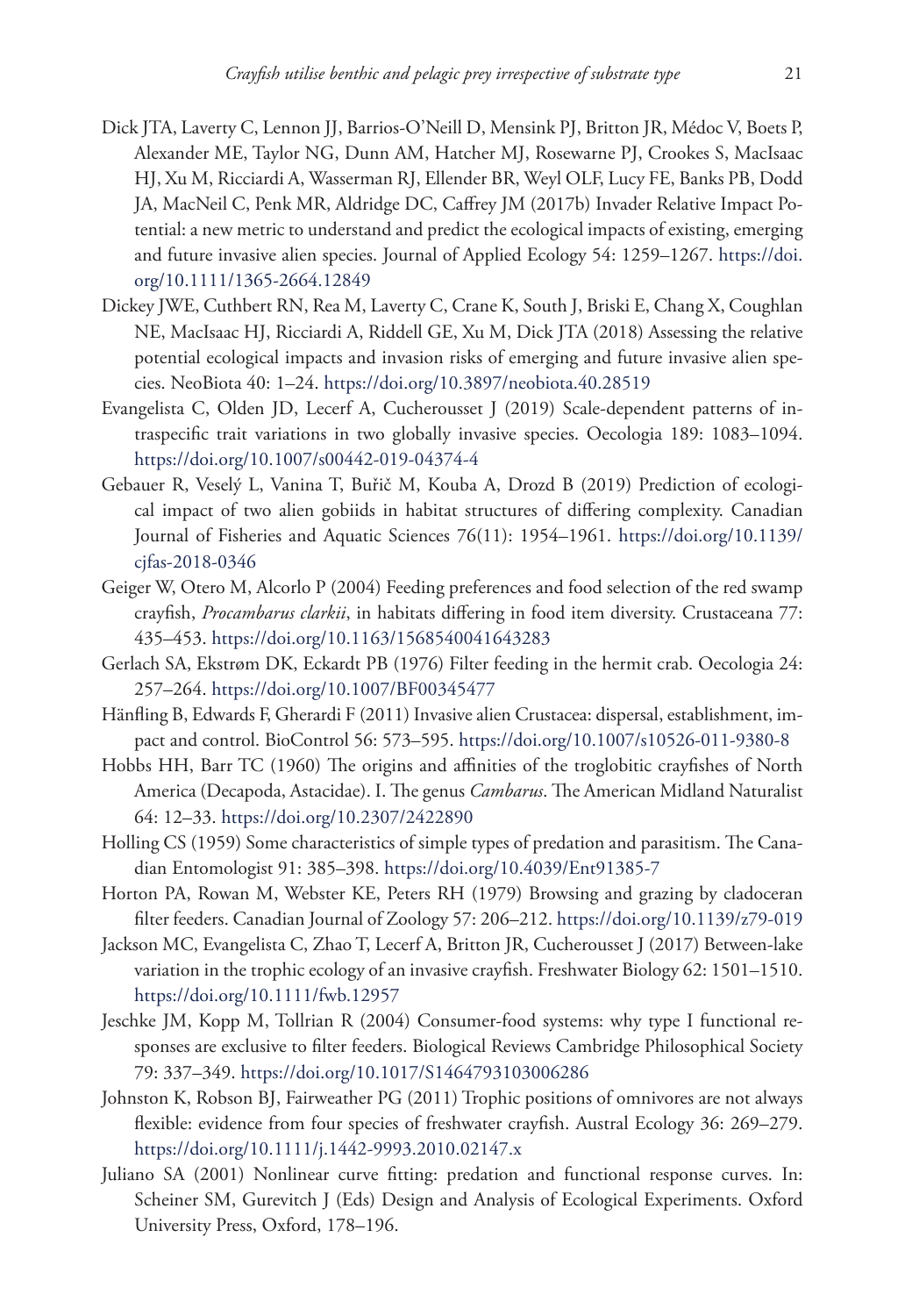- Kemp JS, Aldridge DC (2018) Comparative functional responses to explain the impact of sympatric invasive bivalves (*Dreissena* spp.) under different thermal regimes. Journal of Molluscan Studies 84: 175–181.<https://doi.org/10.1093/mollus/eyy006>
- Kestrup ÅM, Dick JTA, Ricciardi A (2011) Interactions between invasive and native crustaceans: differential functional responses of intraguild predators towards juvenile heterospecifics. Biological Invasions 13: 731–737. <https://doi.org/10.1007/s10530-010-9863-z>
- Keyler TD, Hrabik TR, Mensinger AF, Rogers LS, Gorman OT (2019) Effect of light intensity and substrate type on siscowet lake trout (*Salvelinus namaycush siscowet*) predation on deepwater sculpin (*Myoxocephalus thompsonii*). Hydrobiologia 840: 77–88. [https://doi.](https://doi.org/10.1007/s10750-019-3944-5) [org/10.1007/s10750-019-3944-5](https://doi.org/10.1007/s10750-019-3944-5)
- Kim S-K, Guo Q, Jang I-K (2015) Effect of Biofloc on the survival and growth of the postlarvae of three penaeids (*Litopenaeus vannamei*, *Fenneropenaeus chinensis*, and *Marsupenaeus japonicus*) and their Biofloc feeding efficiencies, as related to the morphological structure of the third maxilliped. Journal of Crustacean Biology 35: 41–50. [https://doi.](https://doi.org/10.1163/1937240X-00002304) [org/10.1163/1937240X-00002304](https://doi.org/10.1163/1937240X-00002304)
- Klose K, Cooper SD (2012) Contrasting effects of an invasive crayfish (*Procambarus clarkii*) on two temperate stream communities. Freshwater Biology 57: 526–540. [https://doi.](https://doi.org/10.1111/j.1365-2427.2011.02721.x) [org/10.1111/j.1365-2427.2011.02721.x](https://doi.org/10.1111/j.1365-2427.2011.02721.x)
- Kouba A, Tíkal J, Císař P, Veselý L, Fořt M, Příborský J, Patoka J, Buřič M (2016) The significance of droughts for hyporheic dwellers: evidence from freshwater crayfish. Scientific Reports 6: 26569. <https://doi.org/10.1038/srep26569>
- Kozák P, Ďuriš Z, Petrusek A, Buřič M, Horká I, Kouba A, Kozubíková-Balcarová E, Policar T, Němečková K (2015) Crayfish Biology and Culture. University of South Bohemia in České Budějovice, Faculty of Fisheries and Protection of Waters, Vodňany, 201–249.
- Langer SM, Weiss LC, Ekvall MT, Bianco G, Hansson L-A, Tollrian R (2019) A three-dimensional perspective of *Daphnia*'s swimming behavior with and without predator cues. Limnology and Oceanography 64: 1515–1525.<https://doi.org/10.1002/lno.11132>
- Larson ER, Twardochleb LA, Olden JD (2017) Comparison of trophic function between the globally invasive crayfishes *Pacifastacus leniusculus* and *Procambarus clarkii*. Limnology 18: 275–286.<https://doi.org/10.1007/s10201-016-0505-8>
- Laverty C, Green KD, Dick JTA, Barrios-O'Neill D, Mensink PJ, Médoc V, Spataro T, Caffrey JM, Lucy FE, Boets P, Britton JR, Pegg J, Gallagher C (2017) Assessing the ecological impacts of invasive species based on their functional responses and abundances. Biological Invasions 19: 1653–1665. <https://doi.org/10.1007/s10530-017-1378-4>
- Lipták B, Veselý L, Ercoli F, Bláha M, Buřič M, Ruokonen T, Kouba A (2019) Trophic role of marbled crayfish in a lentic freshwater ecosystem. Aquatic Invasions: 14: 299–309. [https://](https://doi.org/10.3391/ai.2019.14.2.09) [doi.org/10.3391/ai.2019.14.2.09](https://doi.org/10.3391/ai.2019.14.2.09)
- Lodge DM, Rosenthal SK, Mavuti KM, Muohi W, Ochieng P, Stevens SS, Mungai BN, Mkoji GM (2005) Louisiana crayfish (*Procambarus clarkii*) (Crustacea: Cambaridae) in Kenyan ponds: non-target effects of a potential biological control agent for schistosomiasis. African Journal of Aquatic Science 30: 119–124. <https://doi.org/10.2989/16085910509503845>
- MacNeil C, Dick JTA, Elwood RW (1997) The trophic ecology of freshwater *Gammarus* spp. (Crustacea: Amphipoda): Problems and perspectives concerning the functional feeding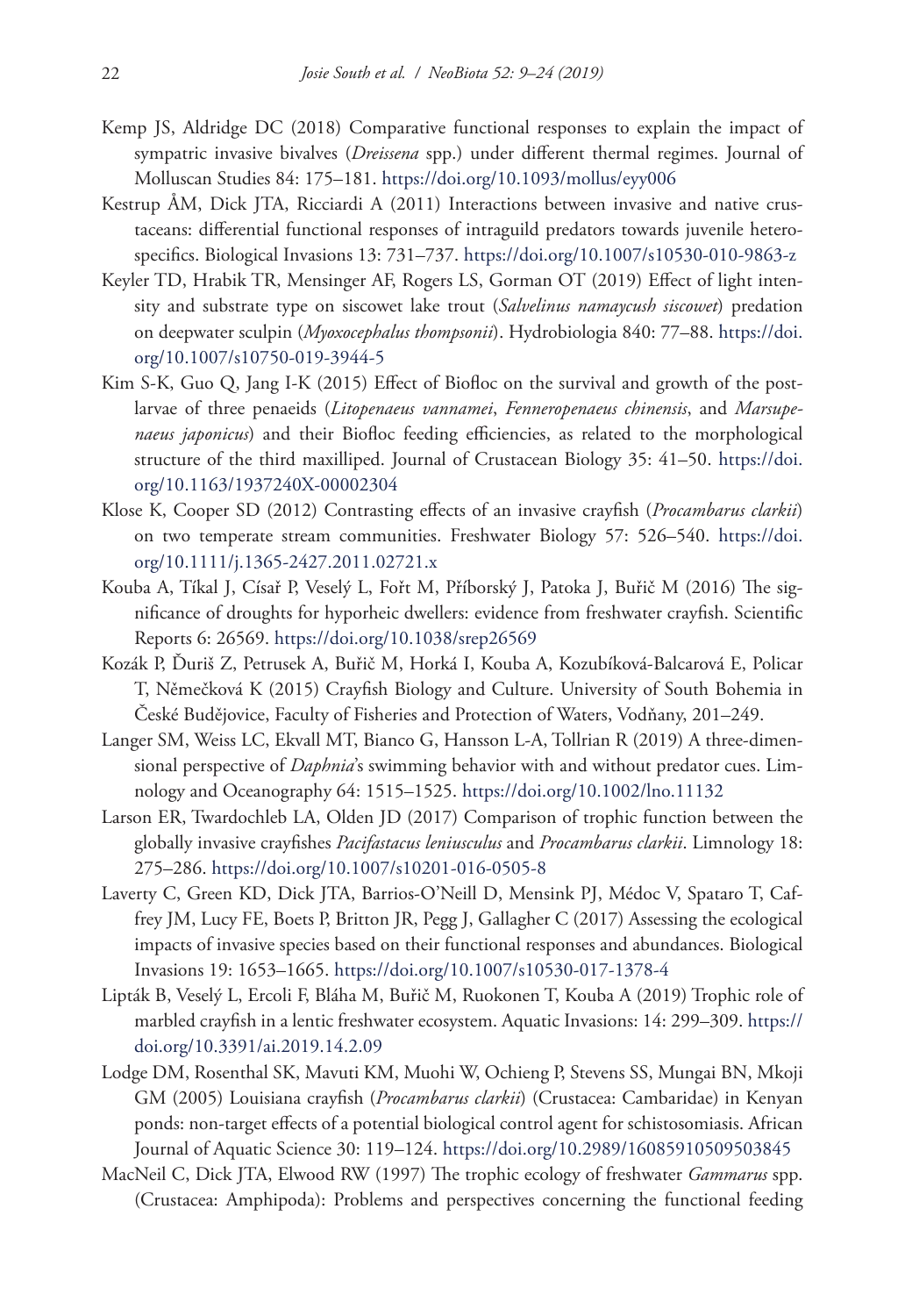group concept. Biological Reviews of the Cambridge Philosophical Society 72: 349–364. <https://doi.org/10.1017/S0006323196005038>

- Meakin CA, Qin JG, Mair GC (2009) Zooplankton predation and consumption by freshwater crayfish, *Cherax tenuimanus*, at different sizes and light conditions. Journal of Freshwater Ecology 24: 159–167. <https://doi.org/10.1080/02705060.2009.9664276>
- Meyerson LA, Carlton JT, Simberloff D, Lodge DM (2019) The growing peril of biological invasions. Frontiers in Ecology and the Environment 17: 191–191. [https://doi.org/10.1002/](https://doi.org/10.1002/fee.2036) [fee.2036](https://doi.org/10.1002/fee.2036)
- Momot WT (1995) Redefining the role of crayfish in aquatic ecosystems. Reviews in Fisheries Science 3: 33–63. <https://doi.org/10.1080/10641269509388566>
- Murdoch WW (1969) Switching in general predators: experiments on predator specificity and stability of prey populations. Ecological Monographs 39: 335–354. [https://doi.](https://doi.org/10.2307/1942352) [org/10.2307/1942352](https://doi.org/10.2307/1942352)
- Nishijima S, Nishikawa C, Miyashita T (2017) Habitat modification by invasive crayfish can facilitate its growth through enhanced food accessibility. BMC Ecology 17: 37. [https://doi.](https://doi.org/10.1186/s12898-017-0147-7) [org/10.1186/s12898-017-0147-7](https://doi.org/10.1186/s12898-017-0147-7)
- Nunes AL, Hoffman AC, Zengeya TA, Measey GJ, Weyl OLF (2017a) Red swamp crayfish, *Procambarus clarkii*, found in South Africa 22 years after attempted eradication. Aquatic Conservation: Marine and Freshwater Ecosystems 27: 1334–1340. [https://doi.](https://doi.org/10.1002/aqc.2741) [org/10.1002/aqc.2741](https://doi.org/10.1002/aqc.2741)
- Nunes AL, Zengeya TA, Measey GJ, Weyl OLF (2017b) Freshwater crayfish invasions in South Africa: past, present and potential future. African Journal of Aquatic Science 42: 309–323. <https://doi.org/10.2989/16085914.2017.1405788>
- Oficialdegui FJ, Clavero M, Sánchez MI, Green AJ, Boyero L, Michot TC, Klose K, Kawai T, Lejeusne C (2019) Unravelling the global invasion routes of a worldwide invader, the red swamp crayfish (*Procambarus clarkii*). Freshwater Biology 64: 1382–1400. [https://doi.](https://doi.org/10.1111/fwb.13312) [org/10.1111/fwb.13312](https://doi.org/10.1111/fwb.13312)
- Panksepp JB, Huber R (2004) Ethological analyses of crayfish behavior: a new invertebrate system for measuring the rewarding properties of psychostimulants. Behavioural Brain Research 153: 171–180. <https://doi.org/10.1016/j.bbr.2003.11.014>
- Patoka J, Kalous L, Kopecký O (2014) Risk assessment of the crayfish pet trade based on data from the Czech Republic. Biological Invasions 16: 2489–2494. [https://doi.org/10.1007/](https://doi.org/10.1007/s10530-014-0682-5) [s10530-014-0682-5](https://doi.org/10.1007/s10530-014-0682-5)
- Platvoet D, Van Der Velde G, Dick JTA, Li S (2009) Flexible omnivory in *Dikerogammarus villosus* (Sowinsky, 1894) (Amphipoda) – Amphipod Pilot Species Project (AMPIS) Report 5. Crustaceana 82: 703–720. <https://doi.org/10.1163/156854009X423201>
- Pritchard DW (2014) frair: a package for functional response analysis in R. GitHub. [https://](https://github.com/dpritchard/frair) [github.com/dpritchard/frair](https://github.com/dpritchard/frair)
- Pritchard DW, Paterson RA, Bovy HC, Barrios-O'Neill D (2017) Frair: an R package for fitting and comparing consumer functional responses. Methods in Ecology and Evolution 8: 1528–1534.<https://doi.org/10.1111/2041-210X.12784>
- R Core Team (2018) R: A language and environment for statistical computing. R Foundation for Statistical Computing, Vienna.<https://www.R-project.org/>